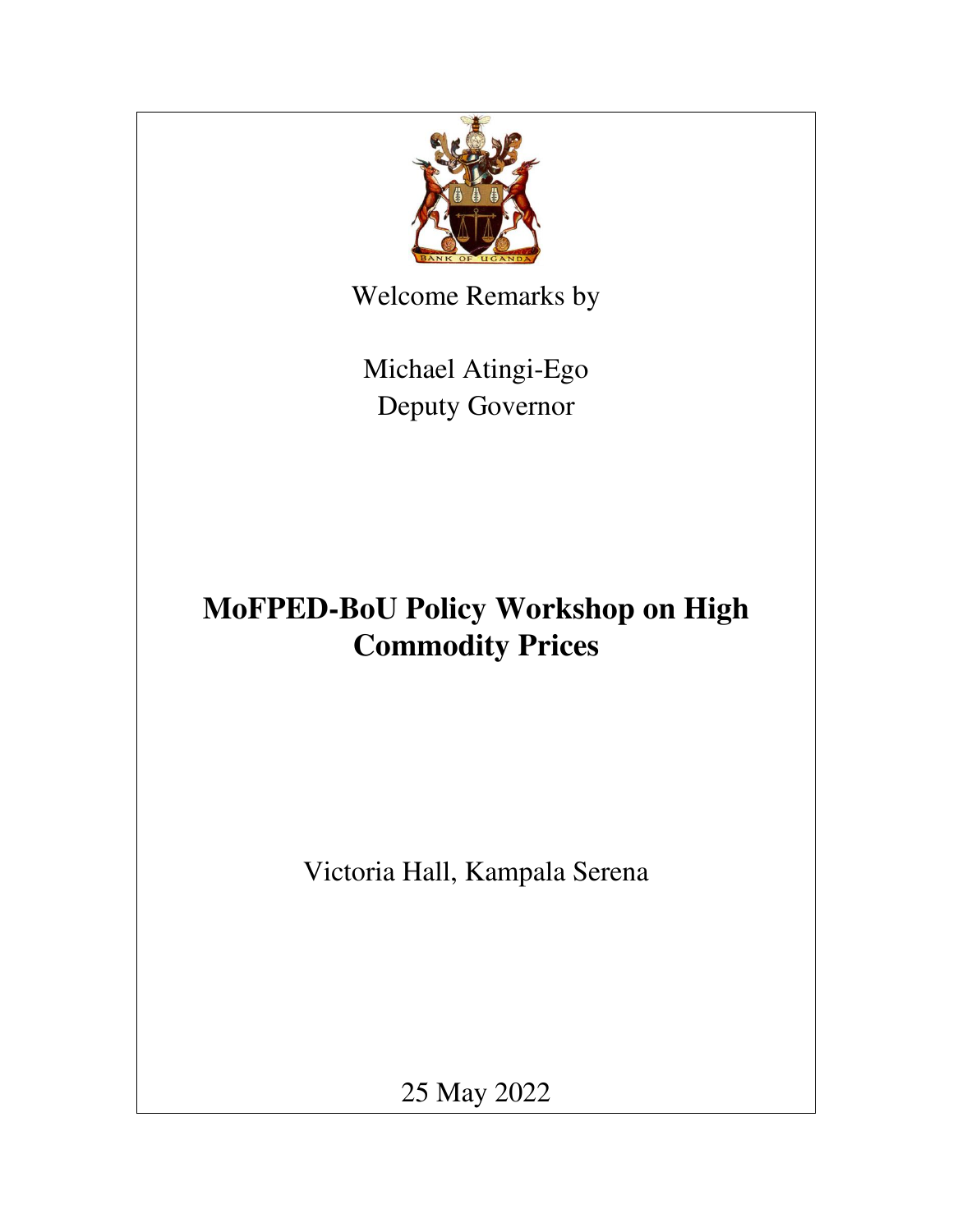Cabinet Ministers,

Ministers of State,

Heads of Diplomatic Missions,

Members of Parliament,

Religious Leaders,

Members of Constitutional Commissions,

Permanent Secretaries,

Vice-Chancellors of Universities,

Distinguished Participants,

Ladies and Gentlemen.

Good morning to you all.

We thank each and everyone present here, in person, and on the virtual platforms, for joining this policy workshop that is jointly hosted by the Ministry of Finance, Planning and Economic Development and the Bank of Uganda to discuss the various views on the impact of high commodity prices as well as the optimal response to this shock that has hit the world and our economy.

Ladies and gentlemen, you are all most welcome to this policy workshop. We look forward to your active engagement today as we put our heads together to forge a constructive way forward from this shock that is threatening to suck the steam out of the economic recovery that had taken a firm hold following the re-opening of the economy in January this year.

In his recent address to the nation, H.E. the President of the Republic of Uganda remarked on our commendable resilience to the numerous diverse shocks that have rocked the nation in the recent past.

At the risk of preaching to the converted, let me highlight the essence of this very popular term "resilience". In the words of a fellow central banker, Mr Ravi Menon (Managing Director, Monetary Authority of Singapore), "Resilience is not just about being strong, it is not even about staying on your feet all the time. Resilience is about getting back up again even after being knocked down … and to keep moving forward."